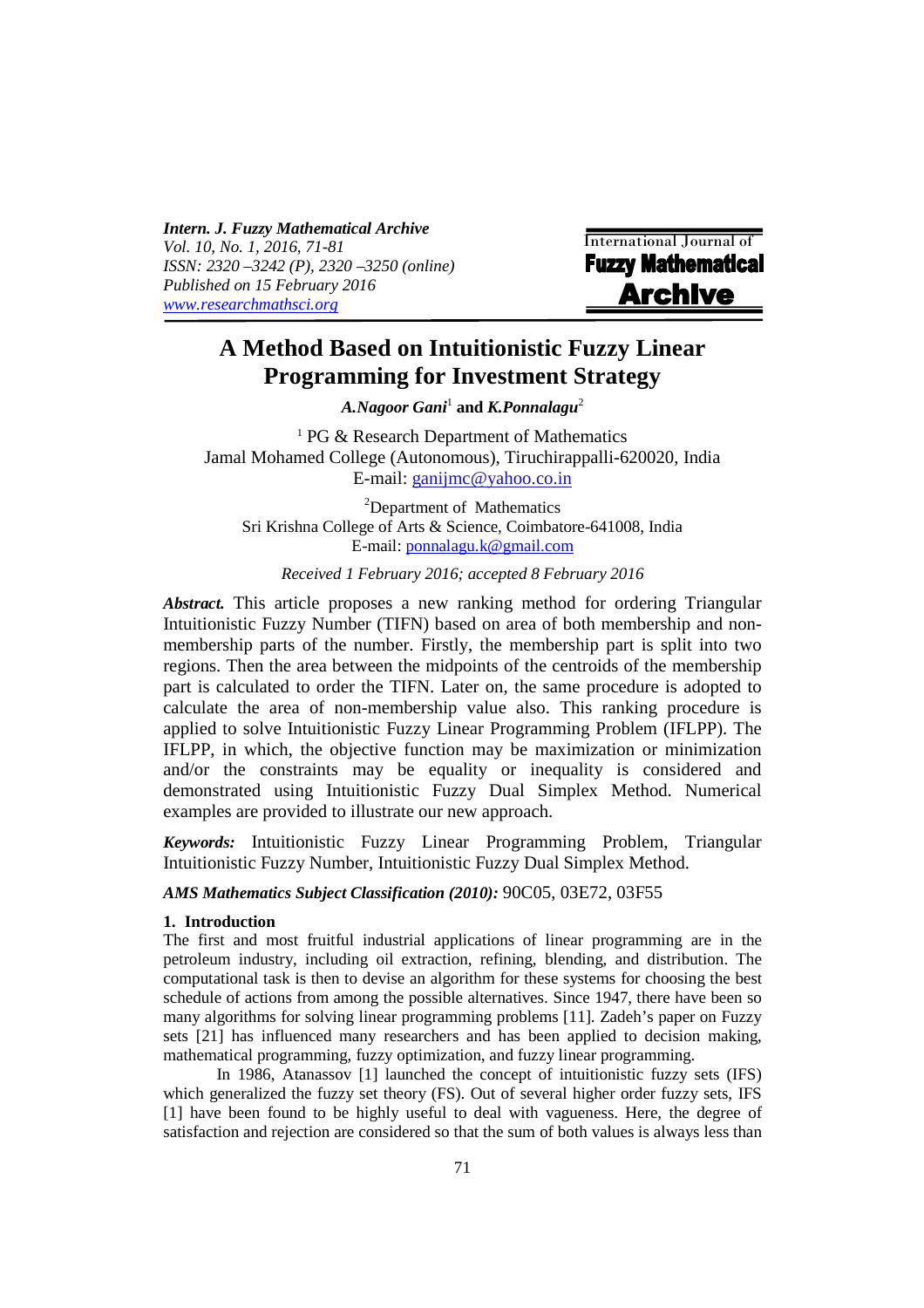or equal to one. In 1997, Angelov [18] introduced intuitionistic fuzzy optimization (IFO) for linear programming problem in which the non-membership function is considered as the complement of membership function. The main advantages of the IFO problems are that they give the richest apparatus for the formulation of optimization problems and the solution of IFO problems satisfies the objective with a higher degree of determinacy than the fuzzy and crisp cases. In the research field of IFO, first comes ordering an Intuitionistic Fuzzy Number (IFN). Ranking Fuzzy numbers under different concepts are discussed in [10,20]. Also, ranking intuitionistic fuzzy numbers (IFN) are investigated in [13,14,15,17]. In recent years, many researchers have paid great attention to Intuitionistic fuzzy optimization methods and few works are here: Bharati et al. study on the application of IFO in multi objective linear programming [2, 3], IFO applies to medical diagnosis [4, 5], pattern recognition [6], multi objective optimization [12], Mahapatra and Roy have used triangular intuitionistic fuzzy number (TIFN) in reliability evaluation [16] and so on. Li defined a method for solving multi attribute decision making with interval valued intuitionistic fuzzy sets in [7]. Dubey et al. [8, 9] formulated the intuitionistic fuzzy linear programming problem (IFLPP). Being able to deal with vague and imprecise data, IFLPP is growing with branches in all areas.

The motivation of the current study is to give a unique ranking procedure for ranking triangular intuitionistic fuzzy number (TIFN). This proposed ranking procedure is applied to solve IFLPP. IFLPP is a useful tool for understanding complex problems. The IFLPP can be viewed as a resource allocation model in which the objective is to maximize revenue subject to the availability of limited resources. Looking at the problem from this point, the associated dual problem offers interesting economic interpretations of the IFLPP resource allocation model. From the literature survey, we understand that there is a wide opportunity to work in dual problem, as an extension of duality in FLP [19]. So an algorithm based on duality for solving IFLPP is proposed and it is applied to obtain solution for investment planning.

This paper is organized as follows: Section 2 introduces the necessary definitions and concepts of IFLPP and its related terminologies. Section 3 deals with the proposed ranking method and dual simplex algorithm for IFLPP. The effectiveness of the proposed algorithm is illustrated with examples in section 4. Finally, in Section 5, the paper is concluded.

#### **2. Preliminaries**

In this section some basic definitions and operations on TIFNs and IFLPP are reviewed.

#### *2.1. Triangular fuzzy number*

A fuzzy number  $\tilde{A}$  (a<sub>1</sub>, a<sub>2</sub>, a<sub>3</sub>) is a *Triangular Fuzzy Number* if its membership function  $\mu_{\mathcal{B}}(x)$  is given by

$$
\mu_{\tilde{A}}(x) = \begin{cases} \frac{x - a_1}{a_2 - a_1}, & a_1 \leq x \leq a_2\\ \frac{x - a_3}{a_2 - a_3}, & a_2 \leq x \leq a_3 \end{cases}
$$
 Where  $a_1, a_2, a_3$  are real numbers  
otherwise

## **2.2***. Intuitionistic fuzzy number (IFN)*

An intuitionistic fuzzy number  $\tilde{A}$ <sup>*i*</sup> is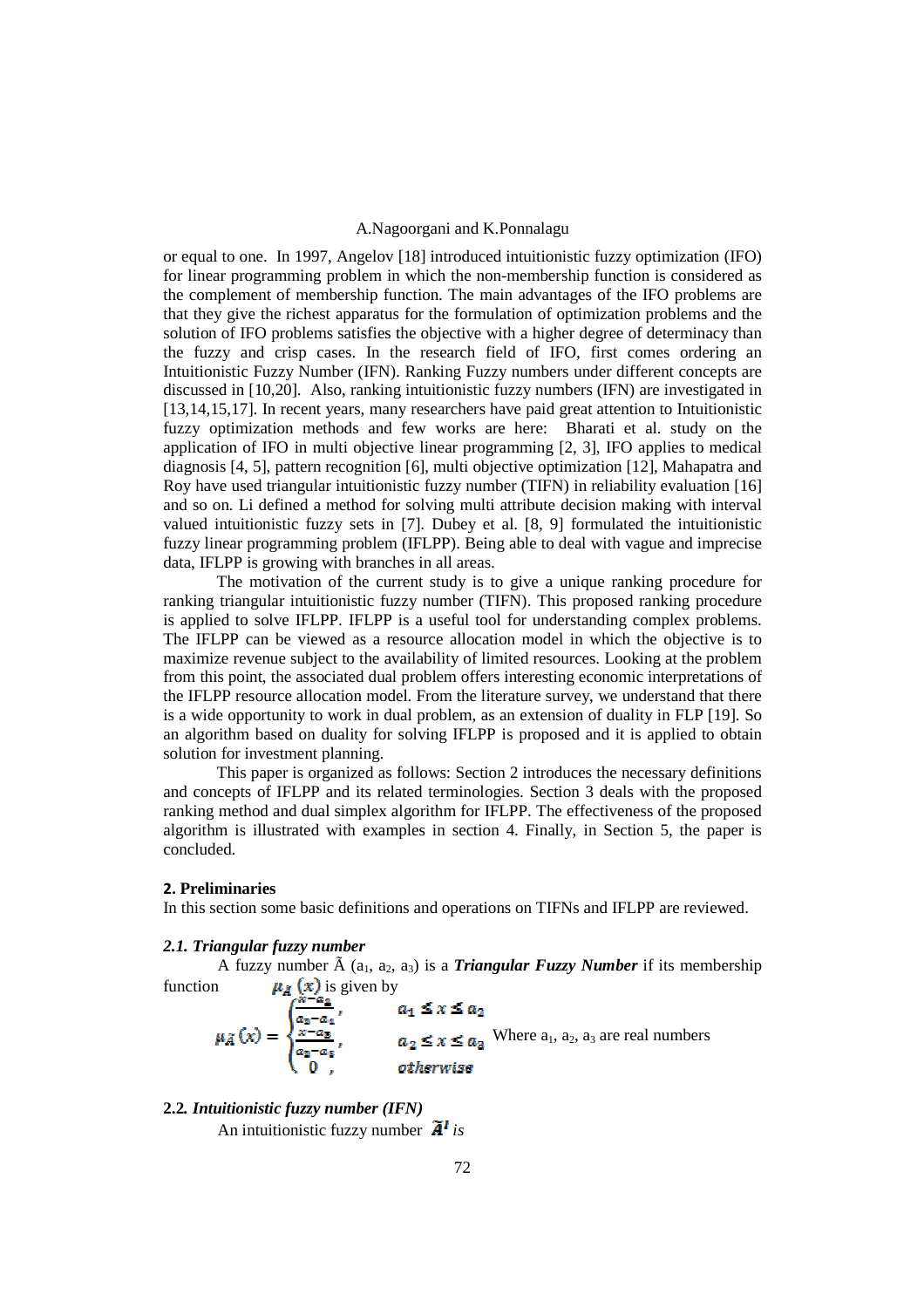- i) an intuitionistic fuzzy subset of the real line,
- ii) normal, that is, there is some  $x_0 \in R$  such that

$$
\mu_{A}^{1}(x_{0})=1, \vartheta_{A}^{1}(x_{0})=0
$$

iii) convex for the membership function  $\mu_{\tilde{A}}$ <sup> $I$ </sup> (**x**), that is,

$$
\mu_{\lambda} \left( \lambda x_1 + (1 - \lambda) x_2 \right) \ge \min \left( \mu_{\lambda} \left( x_1 \right), \mu_{\lambda} \left( x_2 \right) \right)
$$
  
for every  $x_1, x_2 \in \mathbb{R}, \lambda \in [0,1]$ 

iv) concave for the non membership function  $\vartheta_{\vec{A}}$   $(\vec{x})$ , that is,

$$
\vartheta_{\tilde{A}}^1(\lambda x_1 + (1 - \lambda) x_2) \ge \max\left(\vartheta_{\tilde{A}}^1(x_1), \vartheta_{\tilde{A}}^1(x_2)\right),
$$
  
for every  $x_1, x_2 \in R$ ,  $\lambda \in [0,1]$ .

### **2.3.**  $(\alpha, \beta)$  – level intervals or  $(\alpha, \beta)$  – cuts

A set of  $(\alpha, \beta)$  – cut generated by IFS  $\tilde{A}^I$ , where  $\alpha, \beta \in [0,1]$  are fixed numbers such that  $\alpha + \beta$  is defined as

$$
\tilde{A}^{I}{}_{\alpha,\beta} = \{ (x, \mu_{\tilde{A}^{I}}(x), \vartheta_{\tilde{A}^{I}}(x)) : x \in X, \mu_{\tilde{A}^{I}}(x) \leq \alpha, \vartheta_{\tilde{A}^{I}}(x) \leq \beta , \alpha, \beta \in [0,1] \}
$$

 $(\alpha, \beta)$  – level interval or  $(\alpha, \beta)$  – cut denoted by  $\hat{A}^l_{\alpha, \beta}$  is defined as the crisp set of elements of x which belong to  $\tilde{A}^I$  at least to the degree  $\alpha$  and which does belong to  $\tilde{A}^I$ at most to the degree β.

### **2.4.** *Triangular intuitionistic fuzzy number (TIFN)*

A *Triangular intuitionistic fuzzy number (TIFN)*  $\tilde{A}^I$  is an intuitionistic fuzzy set in R with the following membership function  $\mu_{\vec{A}}(x)$  and non-membership function  $\vartheta_{\vec{A}}(x)$ 

$$
\mu_{\tilde{A}^I}(x) = \begin{cases} \frac{x - a_1}{a_2 - a_1}, & a_1 \le x \le a_2 \\ \frac{x - a_3}{a_2 - a_3}, & a_2 \le x \le a_3 \\ 0, & \text{otherwise} \end{cases} \text{ and } \theta_{\tilde{A}^I}(x) = \begin{cases} \frac{a_2 - x}{a_2 - a_1}, & a_1' \le x \le a_2 \\ \frac{x - a_2}{a_2 - a_2}, & a_2 \le x \le a_3 \\ 1, & \text{otherwise} \end{cases}
$$

where  $a_1' \le a_1 \le a_2 \le a_3 \le a_3'$  and

 $\mu_{\lambda}$   $(x) + \theta_{\lambda}$   $(x) \le 1$ , or  $\mu_{\lambda}$   $(x) = \theta_{\lambda}$   $(x)$ , for all  $x \in \mathbb{R}$ . This TIFN is denoted by  $\tilde{A}^I = (a_1, a_2, a_3; a_1, a_2, a_3) = \{ (a_1, a_2, a_3); (a_1, a_2, a_3) \}$ 

**2.5. Arithmetic operations of triangular intuitionistic fuzzy number based on**  $(\alpha, \beta)$  **– cut method:** 

- i) If  $\tilde{A}^I = \{ (a_1, a_2, a_3) ; (a'_1, a_2, a'_3) \}$  and  $\tilde{B}^I = \{ (b_1, b_2, b_3) ; (b'_1, b_2, b'_3) \}$  are two TIFNs, then their sum<br>  $\tilde{A}^I + \tilde{B}^I = \{ (a_1 + b_1, a_2 + b_2, a_3 + b_3) ; (a'_1 + b'_1, a_2 + b_2, a'_3 + b'_3) \}$ is also a TIFN.
- ii) If  $\tilde{A}^I = \{ (a_1, a_2, a_3); (a_1, a_2, a_3) \}$  and  $\tilde{B}^I = \{ (b_1, b_2, b_3); (b_1, b_2, b_3) \}$  are two TIFNs, then their difference  $\tilde{A}^I - \tilde{B}^I = \{ (a_1 - b_3, a_2 - b_2, a_3 - b_1) ; (a_1^{'} - b_3^{'} , a_2 - b_2, a_3^{'} - b_1^{'} ) \}$  is also a TIFN.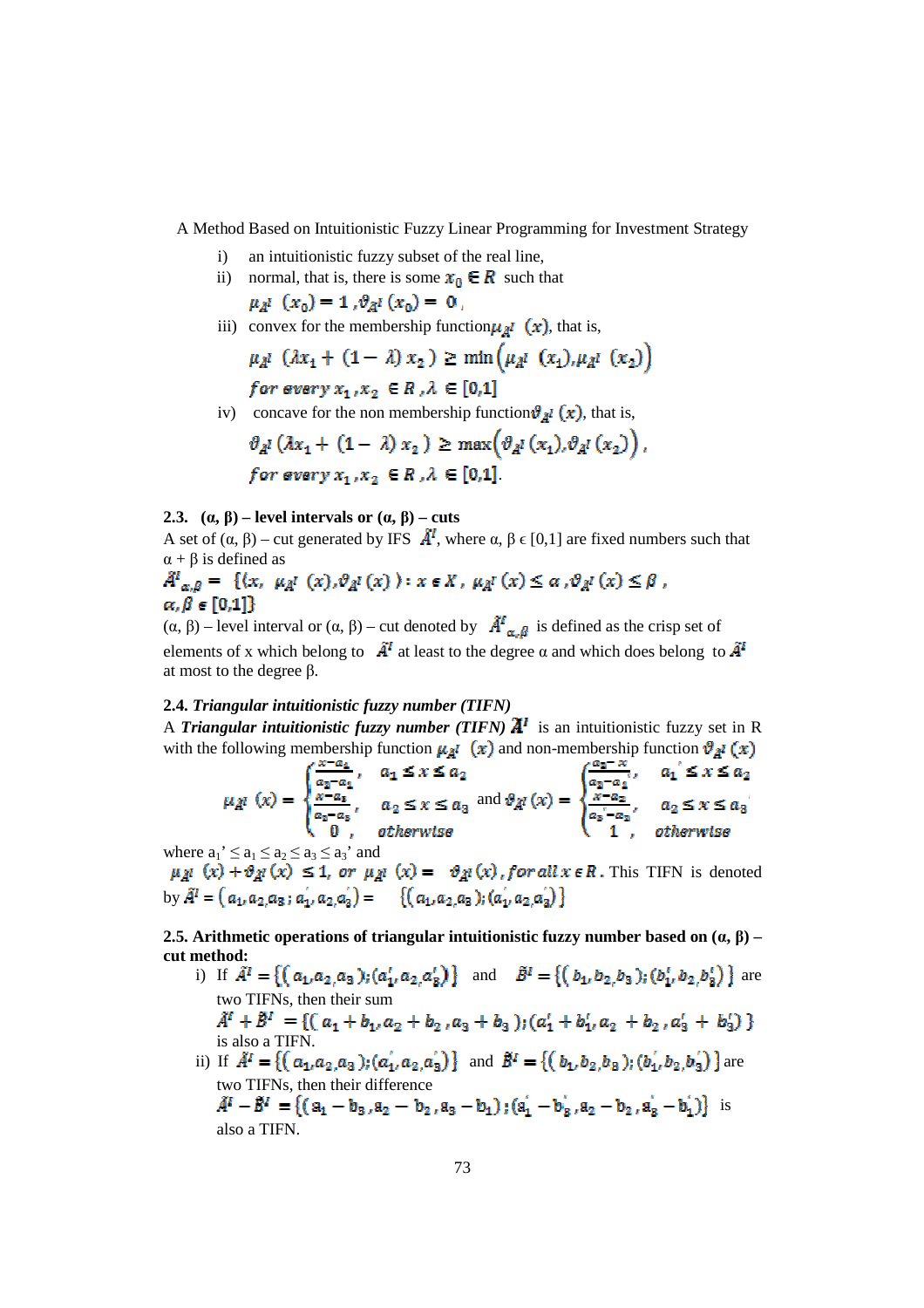

**Figure 2.4.1.** Membership and non-membership functions of TIFN

- iii)If  $\tilde{A}^I = \{ (a_1, a_2, a_3) ; (a_1, a_2, a_3) \}$  and  $\tilde{B}^I = \{ (b_1, b_2, b_3) ; (b_1, b_2, b_3) \}$  are two TIFNs , then their product is also a TIFN.
- iv) If TIFN  $\tilde{A}^1 = (a_1, a_2, a_3; a_1, a_2, a_3) = \{ (a_1, a_2, a_3); (a_1, a_2, a_3) \}$  and y = ka (with k > 0) then  $\tilde{y}^I = k\tilde{A}^I = \{ (ka_1, ka_2, ka_3) ; (ka_1, ka_2, ka_3) \}$  is also a TIFN.
- v) If TIFN  $\tilde{A}^1 = (a_1, a_2, a_3; a_1, a_2, a_3) = \{ (a_1, a_2, a_3); (a_1, a_2, a_3) \}$  and y = ka (with k < 0) then  $\hat{y}^{\prime} = k\hat{A}^{\prime} = \{ (ka_3, ka_2, ka_1) ; (ka_3, ka_2, ka_1) \}$  is also a TIFN.
- vi) If  $\tilde{A}^I = \{ (a_1, a_2, a_3) ; (a_1, a_2, a_3) \}$  and  $\tilde{B}^I = \{ (b_1, b_2, b_3) ; (b_1, b_2, b_3) \}$  are two positive TIFNs, then  $\frac{\tilde{A}^I}{\tilde{B}I}$  is also a TIFN,

$$
\frac{\tilde{A}^l}{\tilde{B}^l} = \left\{ \left( \frac{a_1}{b_1}, \frac{a_2}{b_2}, \frac{a_3}{b_1} \right), \left( \frac{a_1^{'}}{b_1}, \frac{a_2}{b_2}, \frac{a_3^{'}}{b_1^{'} \right) \right\}.
$$

**2.6. Intuitionistic fuzzy linear programming**  Linear Programming with Triangular Intuitionistic Fuzzy Variables is defined as

$$
(IFLP) \max \ \tilde{Z}^I = \sum_{j=1}^n \tilde{c}_j^I \ \tilde{x}_j^I \quad \text{Subject to}
$$
\n
$$
\sum_{j=1}^n \tilde{a}_{ij}^I \ \tilde{x}_j^I \leq \tilde{b}_i^I \quad \text{..........................................}
$$
\n
$$
\tilde{x}_i^I \geq 0
$$
\n(2.1)

for i = 1,2,....m, j = 1,2,.....n, where  $\tilde{A}^I = (\tilde{a}_{ii}^I)$ ,  $\tilde{c}^I$ ,  $\tilde{b}^I$ ,  $\tilde{x}^I$  are (mxn), (1xn), (mx1), (nx1) intuitionistic fuzzy matrices consisting of Triangular Intuitionistic Fuzzy Numbers (TIFN).

2.7. Accuracy function  
Let 
$$
\tilde{A}^I = \{ (a_1, a_2, a_3); (a_1, a_2, a_3) \}
$$
 be a TIFN, then  

$$
H(\tilde{A}^I) = \frac{(a_4 + 2a_2 + a_3) + (a_1 + 2a_2 + a_3)}{8},
$$

an accuracy function of  $\tilde{A}^I$ , is used to defuzzify the given number.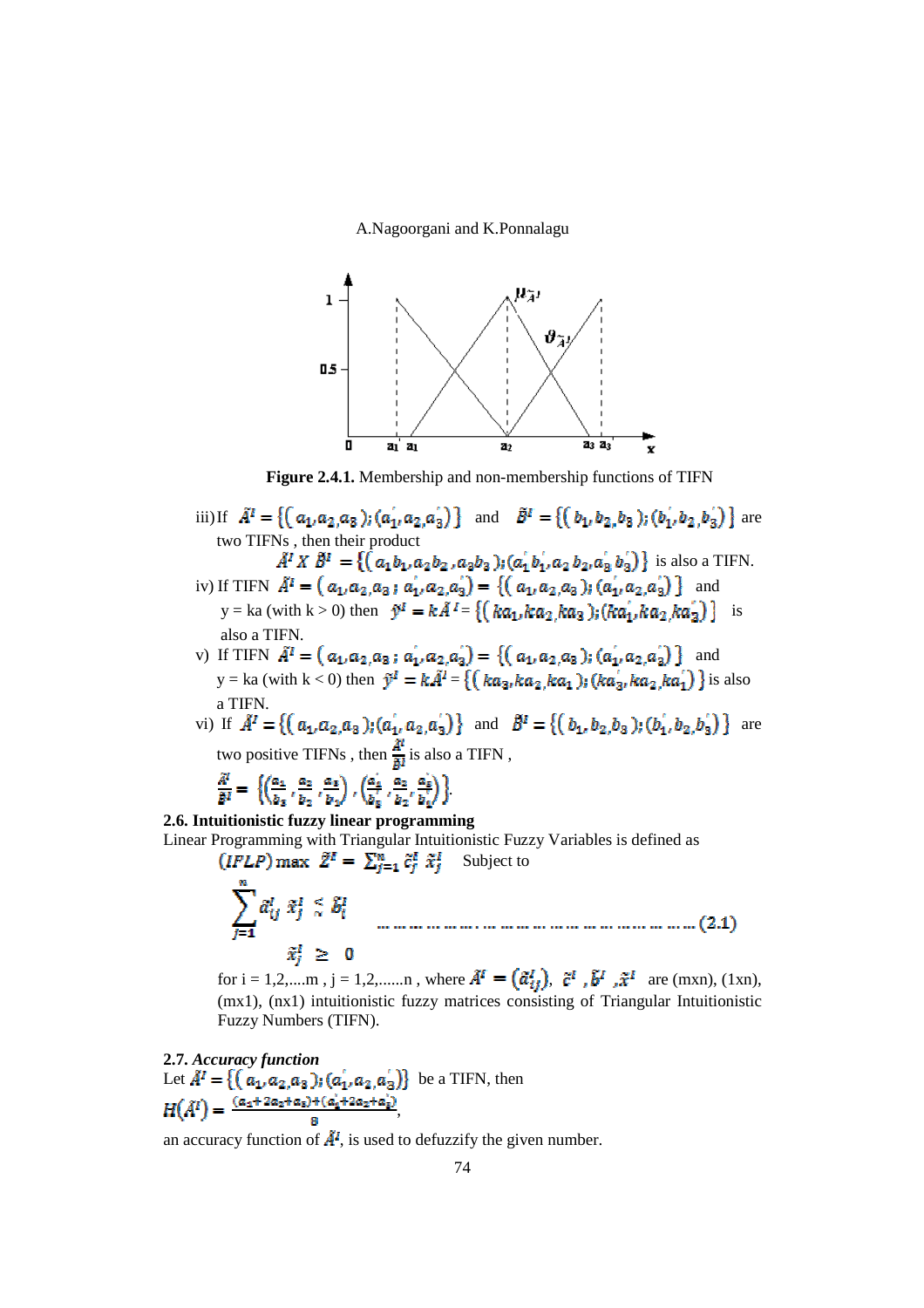#### **3. Proposed method**

**3.1. Proposed ranking method** 





Consider the TIFN  $\tilde{A}^I = \{ (a_1, a_2, a_3) ; (a_1, a_2, a_3) \}$ . Divide the triangle corresponding to the membership function  $\mu_{\mathbb{A}}$  (x) into two plane figures as given in fig. 3.1.1. These two planes are triangles AEB and BEC. Let the centroids of these two triangles be  $G_1 \& G_2$  respectively. The centre of these centroids  $G_1 \& G_2$  is taken as a point of reference to define the ranking of TIFN. The reason for selecting this point as a point of reference is that each centroid points  $G_1 \& G_2$  are balancing points of each individual triangles and the centre of these centroid points is a much more balancing point for a TIFN. The centroids of these plane figures are

respectively. The centre of these centroid points are nothing but the midpoint of  $G_1$  and  $G_2$ .

Therefore 
$$
G = \begin{pmatrix} \frac{a_1 + 2a_2 + 2a_3 + 2a_4 + a_5}{s} & \frac{1+2}{s} \\ 2 & 2 \end{pmatrix} = \begin{pmatrix} \frac{a_1 + 4a_2 + a_5}{s} & \frac{1}{s} \end{pmatrix}
$$
Now define 
$$
S(\mu_A t) = \begin{pmatrix} \frac{a_1 + 4a_2 + a_3}{s} & \frac{1}{s} \end{pmatrix}
$$

Similarly we divide the triangle DBF corresponding to the non-membership function  $\vartheta_{\vec{A}^I}(x)$  into two plane figures. These plane figures are triangles DBE & EBF. Let these triangles be  $G_1$ ' &  $G_2$ ' respectively. Then the centre of these centroids of the nonmembership part of TIFN is  $G' = \left(\frac{a_2' + 4a_2 + a_3'}{c}, \frac{2}{2}\right)$ 

Now define 
$$
S(\vartheta_{\tilde{A}}^I) = \left(\frac{a_1 + a_2 + a_3}{6}\right) \left(\frac{2}{3}\right)
$$
.  
Using the above definitions we define the real

Using the above definitions we define the rank of a TIFN. Let

 $A^I = \{ (a_1, a_2, a_3); (a_1, a_2, a_3) \}$  and  $B^I = \{ (b_1, b_2, b_3); (b_1, b_2, b_3) \}$  be two TIFNs. The working procedure to compare A and B is as follows:

**Step 1:** 

Compute 
$$
S(\mu_{\tilde{A}}^I)
$$
 &  $S(\mu_{\tilde{B}}^I)$   
\nCase(i) If  $S(\mu_{\tilde{A}}^I) > S(\mu_{\tilde{B}}^I)$ , then  $\tilde{A}^I > \tilde{B}^I$ .  
\nCase(ii) If  $S(\mu_{\tilde{A}}^I) < S(\mu_{\tilde{B}}^I)$ , then  $\tilde{A}^I < \tilde{B}^I$ .  
\nCase(iii) If  $S(\mu_{\tilde{A}}^I) = S(\mu_{\tilde{B}}^I)$ , then go to step(2).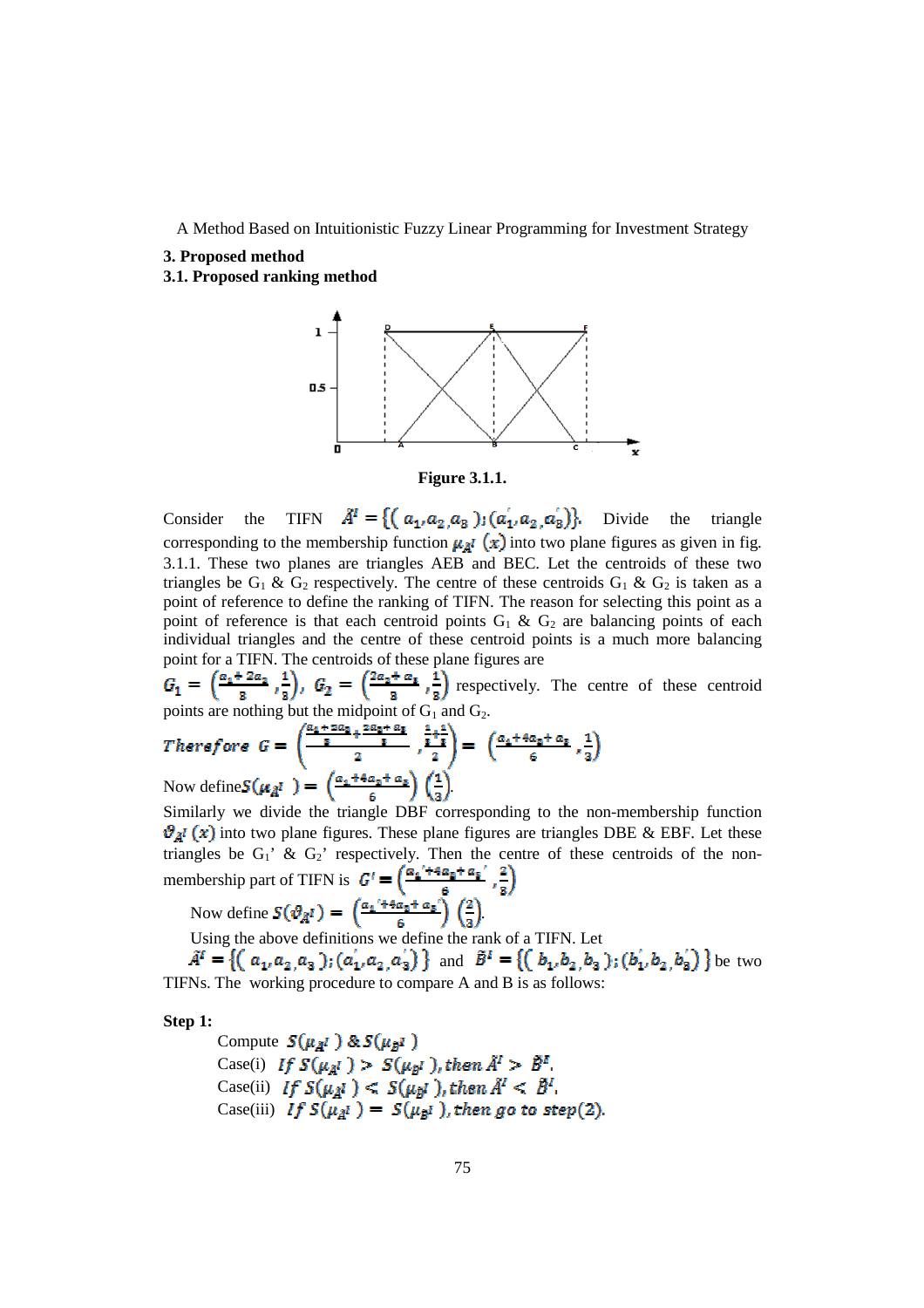**Step 2:**  Compute  $S(\vartheta_{\vec{A}}^I)$  &  $S(\vartheta_{\vec{B}}^I)$ Case(i) If  $S(\vartheta_{A^I}) > S(\vartheta_{B^I})$ , then  $\tilde{A}^I > \tilde{B}^I$ . Case(ii) Case(iii)

#### **3.2. Duality**

The dual of IFLPP given in equation (2.1) is<br>min  $\tilde{Z}^{*I} = \sum_{i=1}^{m} \tilde{b}_i^I \tilde{y}_i^I$ Subject to

 $i = 1, 2, \dots, m$ ,  $j = 1, 2, \dots, n$ , where  $\tilde{A}^{I^T} = (\tilde{\alpha}_{ij}^I)^T$ ,  $\tilde{c}^I$ ,  $\tilde{b}^I$ ,  $\tilde{x}^I$  are (nxm), (1xn), (mx1), (nx1) intuitionistic fuzzy matrices consisting of triangular intuitionistic fuzzy numbers (TIFN).

#### **3.3. Rules between primal and dual**

The Table 3.3.1 gives the correspondence rules between Primal and Dual IFLPPs.

**Table 3.3.1** 

| S.No | Primal                                                            | Dual                                                                           |  |  |
|------|-------------------------------------------------------------------|--------------------------------------------------------------------------------|--|--|
| 1.   | Objective : Minimize                                              | Objective : Maximize                                                           |  |  |
| 2.   | Objective co-efficients                                           | RHS of dual                                                                    |  |  |
| 3.   | <b>RHS</b> of Primal                                              | Objective co-efficients                                                        |  |  |
| 4.   | Co-efficient matrix                                               | Transposed co-efficient matrix                                                 |  |  |
| 5.   | Primal relation                                                   | Dual variable                                                                  |  |  |
|      | i) $(ith)$ inequality : $\geq$<br>ii) $(ith)$ inequality : $\leq$ | i) $\tilde{y}_i^I \geq 0$                                                      |  |  |
|      | iii) $(ith)$ equation : =                                         | ii) $\tilde{y}_i^I \leq 0$<br>iii) $\hat{\mathbf{y}}_i^I$ unrestricted in sign |  |  |
| 6.   | Primal Variable                                                   | Dual relation                                                                  |  |  |
|      | i) $\hat{x}_i^t \geq 0$                                           | i) (j <sup>th</sup> ) inequality : $\leq$                                      |  |  |
|      | ii) $\tilde{x}_i^I \leq 0$                                        | ii) $(jth)$ inequality : $\geq$<br>iii) $(jth)$ equation : =                   |  |  |
|      | iii) $\tilde{x}_i^I$ unrestricted in sign                         |                                                                                |  |  |

#### **3.4. Theorem**

The dual problem of a dual is a primal problem. **Proof:** Consider IFLPP as stated in (2.1), which is the primal problem.<br> $\sum_{j=1}^{n} \tilde{\alpha}_{ij}^I \tilde{x}_j^I \tilde{\tilde{x}}_i^I \tilde{\tilde{x}}_i^I$ 

$$
\max \ \ \tilde{Z}^I = \ \sum_{j=1}^n \tilde{c}_j^I \ \tilde{x}_j^I \quad \text{Subject to} \quad \sum_{j=1}^n \tilde{c}_j^I
$$

The dual of this IFLPP is given in (3.1), as follows:

$$
\text{min} \quad \tilde{Z}^{*^I} = \sum_{i=1}^m \tilde{b}_i^I \; \tilde{\mathbf{y}}_i^I \quad \text{Subject to} \quad \begin{array}{c} \sum_{i=1}^m \tilde{a}_{ij}^I \; \tilde{x}_j^I \geq \; \tilde{c}_j^I \\ \tilde{\mathbf{y}}_i^I \geq \; 0 \end{array} \tag{3.2}
$$

 $\tilde{x}_i^I \geq 0$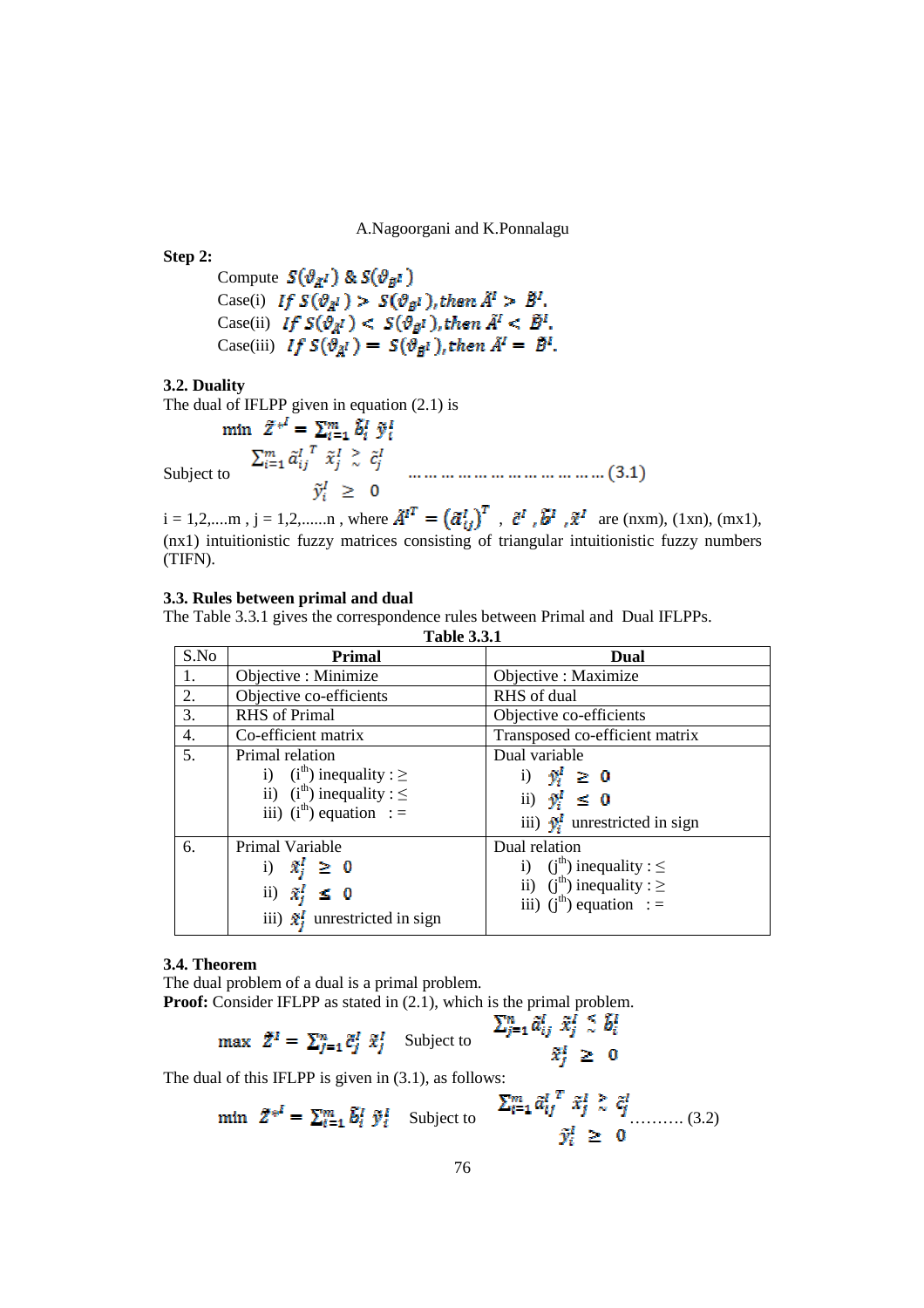A Method Based on Intuitionistic Fuzzy Linear Programming for Investment Strategy The dual of the IFLPP (3.2), is as follows:

n

$$
\max \ \tilde{Z}^I = \sum_{j=1}^n \tilde{c}_j^I \ \tilde{x}_j^I \quad \text{Subject to} \quad \sum_{j=1}^n \tilde{a}_{ij}^I \ \tilde{x}_j^I \leq \tilde{b}_i^I
$$
\n
$$
\tilde{x}_j^I \geq 0
$$

Hence the proof.

#### **3.5. Intuitionistic fuzzy dual simplex algorithm for solving IFLPP**

In the dual simplex, the IFLPP starts at a better optimal solution but infeasible. Successive iterations remain infeasible but better than optimal, until feasibility is restored at the last iteration.

**Step 1:** Convert the problem into a maximization problem, if it is initially in the minimization form.

**Step 2:** Convert the equations, if any, into inequalities. (i.e., if  $\tilde{a}_{ii}^I \tilde{x}_{i}^I = \tilde{b}_{i}^I$  for some i & for some j, then convert it into two inequalities as  $\tilde{a}_{i}^{I}$ ,  $\tilde{x}_{i}^{I} \leq \tilde{b}_{i}^{I}$ &  $\tilde{a}_{i}^{I}$ ,  $\tilde{x}_{i}^{I} \geq \tilde{b}_{i}^{I}$ .

**Step 3:** Convert  $\geq$  type constraints, if any, into  $\leq$  type by multiplying both sides of such constraints by -1.

**Step 4:** Convert all the inequalities obtained after step (2) & step (3) into equations by adding of slack variables and obtain the initial intuitionistic fuzzy feasible solution. Express the above information in the form of a table known as the Intuitionistic Fuzzy Dual Simplex table.

**Step 5:** Compute  $\tilde{\epsilon}_i^l - \tilde{z}_i^l$  for every column. Three cases arise:

Case(i) If all  $\tilde{c}_j^I - \tilde{z}_j^I$  are either negative or zero and all  $\tilde{b}_j^I$  are non-negative, the solution obtained above is the optimal intuitionistic feasible solution.

Case(ii) If all  $\tilde{c}_j^I - \tilde{z}_j^I$  are either negative or zero and at least one  $\tilde{b}_j^I$  is negative, then go to step(6).

Case(iii) If any  $\tilde{\epsilon}_i^I - \tilde{z}_i^I$  is positive, the method fails.

#### **Step 6: Intuitionistic fuzzy dual feasibility condition**

Select the row that contains the most negative  $\vec{B}_j^I$ . This row is called the key row or the pivot row. The corresponding basic variable leaves the basis.

#### **Step 7: Intuitionistic fuzzy optimality condition**

i) If all the elements of the key row are positive, the problem does not have a feasible solution.

ii) If at least one element is negative, find the ratio of the corresponding elements of  $\ddot{\epsilon}^I_j - \ddot{\epsilon}^I_j$  row to these elements. Ignore the ratios associated with

positive or zero elements of the key row. Choose the smallest of these ratios. i.e.,

compute 
$$
\theta = min \left\{ \frac{\partial_j^i - \hat{\mathbf{x}}_j^i}{\partial_i^i} \right\}, \ \hat{\alpha}_{ik}^i > 0 \right\}.
$$

The corresponding column  $\tilde{x}_k^I$  is the key column, and the associated variable is the entering variable.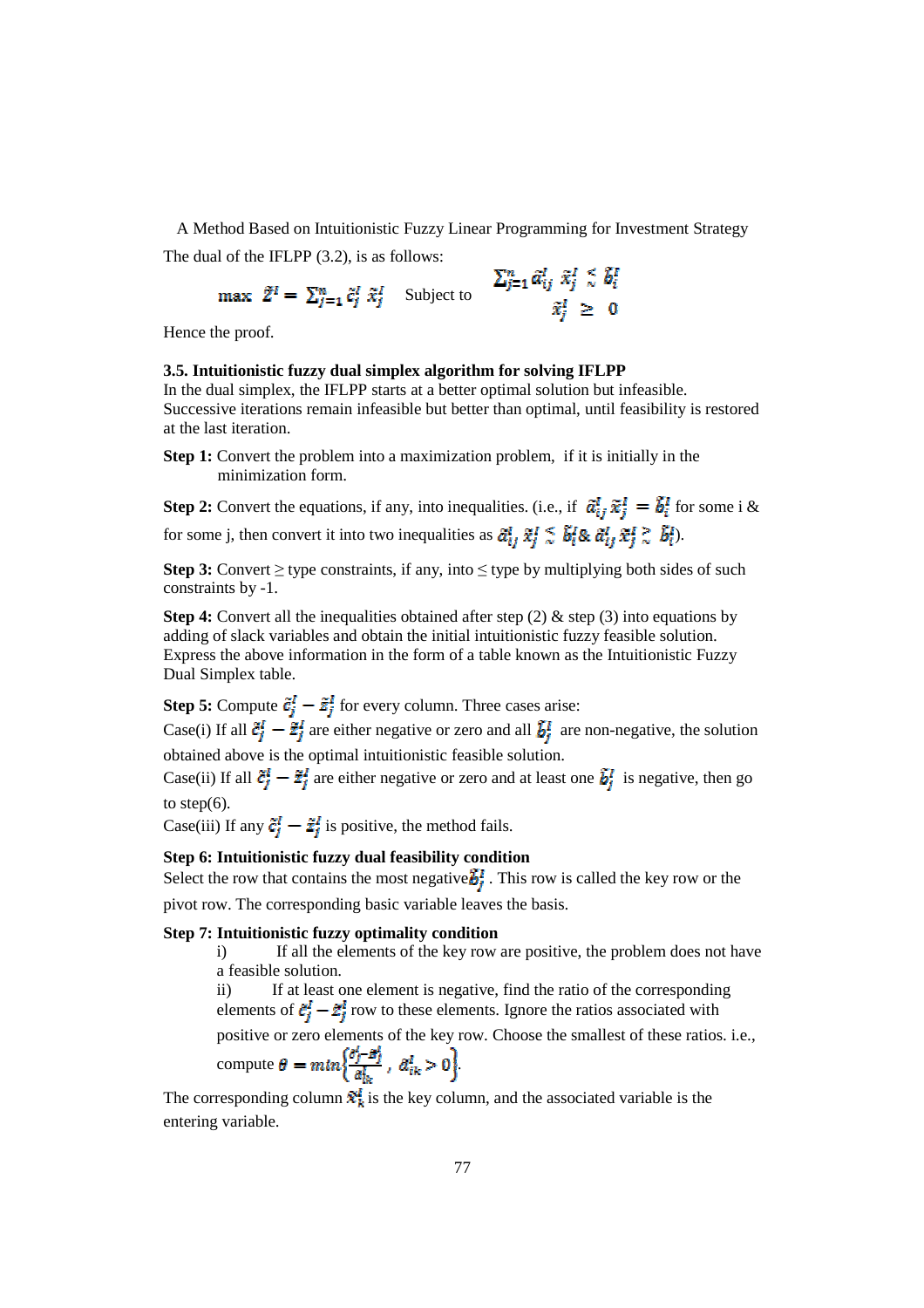**Step 8:** Make the key element unity. Perform the row operations as in the Simplex method for solving IFLPP and repeat the steps (5) to (7) until either an optimal feasible solution is obtained or it is indicated that there exists no feasible solution.

## **4. Numerical illustration**

**Example 4.1.**  Let  $\hat{\mathbf{A}}^I$  = {(1,2,3);(0.5,2,3.5)} and  $\hat{\mathbf{B}}^I$  = {(2,3,4);(1,3,4.5)} be two TIFNs. Here  $S(\mu_{\hat{A}}^I) = 0.67$ ,  $S(\mu_{\hat{B}}^I) = 1$ <br>since  $S(\mu_{\hat{A}}^I) < S(\mu_{\hat{B}}^I)$ , we get  $\hat{A}^I < \hat{B}^I$ . **Example 4.2.**  Let  $\tilde{A}^I = \{(0.8, 1, 1.2), (0.5, 1, 1.5)\}$  and  $\tilde{B}^I = \{(0.7, 1, 1.3), (0.2, 1, 1.3)\}$  be two TIFNS. Here  $S(\mu_{\tilde{A}^I}) = 0.33$ ,  $S(\mu_{\tilde{B}^I}) = 0.33$ . Since both are equal, we compute for non-member  $S(\vartheta_{d}) = 0.66$  &  $S(\vartheta_{d}) = 0.61$ . i.e.,  $S(\vartheta_{\tilde{A}}^I) > S(\vartheta_{\tilde{B}}^I)$ . Hence  $\tilde{A}^I > \tilde{B}^I$ .

#### **Example 4.3.**

 An individual wishes to invest his savings over the next year in two types of investments: Investment Plan A & Investment Plan B. Based on statistical surveys, he decided to invest twice the amount in Investment Plan A as in Investment Plan B, so as to yield at least a minimum profit without any loss. The following table provides the available policies in each investment plan and their respective claim(s), and the data are intuitionistic in nature

| Policies   | Investment Plan A                                                                            | Investment Plan B                              |
|------------|----------------------------------------------------------------------------------------------|------------------------------------------------|
|            | (in lakhs)                                                                                   | (in lakhs)                                     |
| Risk cover | $\tilde{3}^I = \{(2.9,3,3.1); (3.8,3,3.2)\}\mid \tilde{1}^I = \{(0.9,1,1.2); (0.8,1,1.3)\}\$ |                                                |
| Home loan  | $\tilde{4}^{I} = \{(3.8,4.4.1); (3.7,4.4.2)\}\$                                              | $\tilde{3}^{I} = \{(2.9,3,3.1); (2.7,3,3.2)\}$ |
| Higher     | $\tilde{1}^I = \{(0.9, 1, 1.1); (0.7, 1, 1.2)\}\$                                            | $\tilde{2}^{I} = \{(1.9,2,2.1), (1.7,2,2.2)\}$ |
| Education  |                                                                                              |                                                |

 The government has fixed some common criteria for each claim for every individual, it doesn't matter on the number of Plans he or she has. They are

- i) Minimum Rs.  $\tilde{3}^I = \{(2.9,3,3.2); (2.7,3,3.3)\}$  lakhs have to be given for risk coverage
- ii) Each individual can claim Rs.  $\tilde{6}^{I} = \{ (5.9, 6.6.2) ; (5.7, 6.6.3) \}$  lakhs and above for housing loan
- iii) At least  $\tilde{3}^{\tilde{l}} = \{ (2.8,3,3.1); (2.7,3,3.3) \}$  lakhs rupees have to be given for higher education

Suggest an optimum solution to the investor

**Solution:** Let the investor decide to invest in  $\tilde{x}_1^I$  quantity in Plan A and  $\tilde{x}_2^I$  quantity in Plan B.

Mathematical formulation of the given problem:<br> $Min \tilde{z}^I = \tilde{z}^I \tilde{x}_1^I + \tilde{z}^I \tilde{x}_2^I$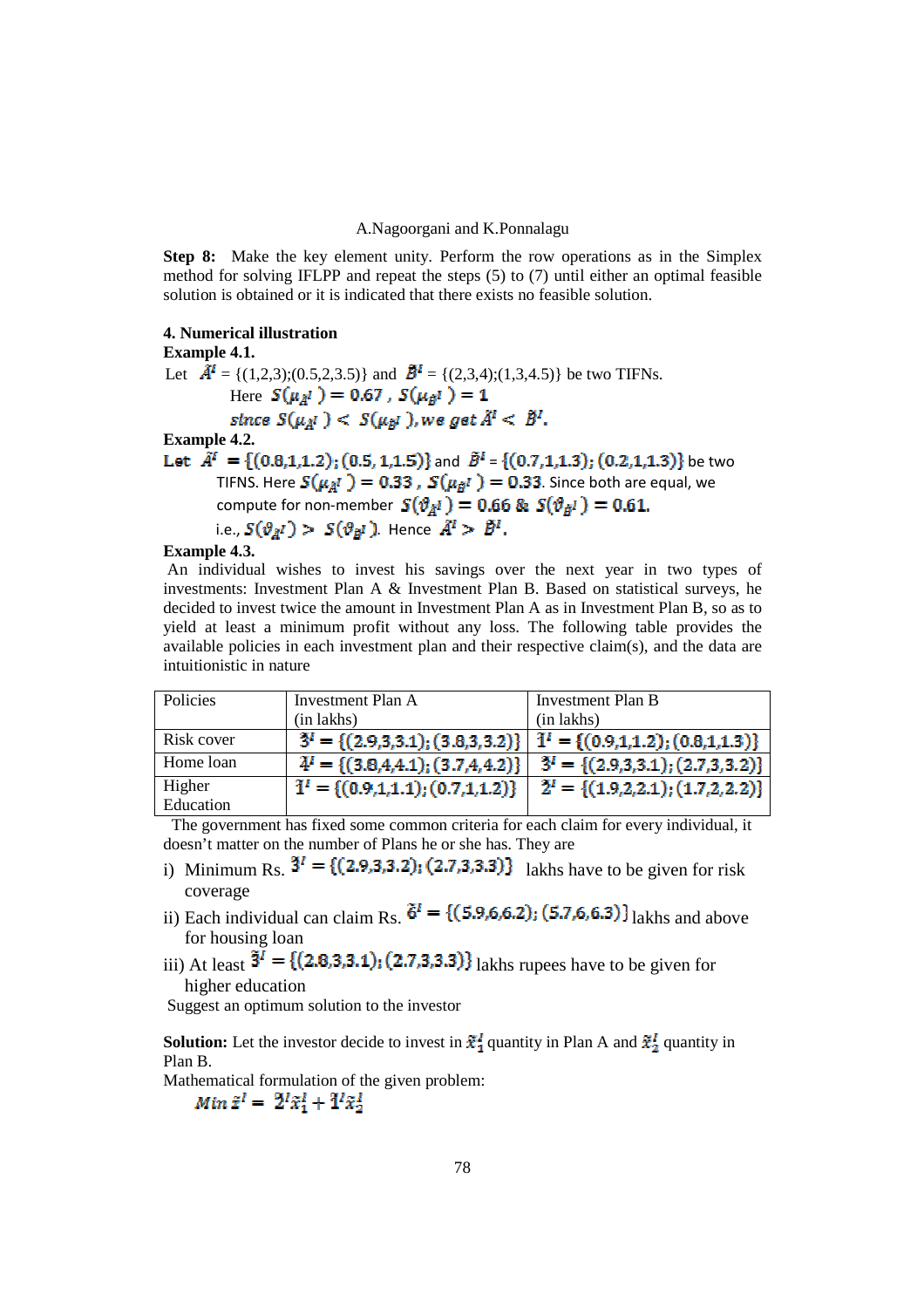Subject to  $3\tilde{x}_1^I + 1^I \tilde{x}_2^I \tilde{z}_2^{3I}$ ,  $4^I \tilde{x}_1^I + 3^I \tilde{x}_2^I \tilde{z}_2^{3I}$ ,  $1^I \tilde{x}_1^I + 2^I \tilde{x}_2^I \tilde{z}_2^{3I}$ ,  $\tilde{x}_1^I$ ,  $\tilde{x}_2^I \ge 0$  where<br>  $\tilde{c}_1^I = \tilde{2}^I = \{(1.8, 2, 2.1); (1.7, 2, 2.2)\}$  $\tilde{c}_2^I = \tilde{1}^I = \{(0.9, 1, 1.1); (0.7, 1, 1.2)\}\$  $\tilde{b}_3^I = \tilde{3}^I = \{(2.8,3,3.1), (2.7,3,3.3)\}\$ 

Rewrite the problem in standard form:<br>  $Maximize: \widetilde{w}^I = -\widetilde{Z}^I \widetilde{x}_1^I - \widetilde{I}^I \widetilde{x}_2^I + \widetilde{0}^I \widetilde{x}_3^I + \widetilde{0}^I \widetilde{x}_4^I + \widetilde{0}^I \widetilde{x}_5^I$ 

Subject to  $-3\tilde{x}_1^1 - 1^i \tilde{x}_2^1 + 1^i \tilde{x}_3^1 = -3^i$ ,  $-4^i \tilde{x}_1^1 - 3^i \tilde{x}_2^1 + 1^i \tilde{x}_4^1 = -6^i$ ,<br> $-1^i \tilde{x}_1^1 - 2^i \tilde{x}_2^1 + 1^i \tilde{x}_2^1 = -3^i$ ,  $\tilde{x}_1^1 \tilde{x}_2^1 \tilde{x}_3^1 \tilde{x}_4^1 = 0$ 

$$
-1^{2}x_{1}^{2}-2^{2}x_{2}^{2}+1^{2}x_{5}^{2}=-3^{2}, x_{1}^{2}, x_{2}^{2}, x_{3}^{2}, x_{4}^{2}, x_{5}^{2}\geq 0
$$

Here the co-efficient of 
$$
x_3
$$
,  $x_4$ ,  $x_5$  are given by  
 $3I = (f \cdot 4 \cdot 4 \cdot 1)$ ,  $f \cdot 4 \cdot 4 \cdot 1$ ,  $f \cdot 3I = f(\cdot 0, 0, 0)$ ,  $f(0, 0, 0)$ 

$$
1' = \{(1,1,1); (1,1,1)\} \ and \ 0' = \{(0,0,0); (0,0,0)\}
$$

Using the arithmetic operations in the section  $(2.4)$ &  $(2.5)$  of this paper, and applying the proposed algorithm the following results are obtained : **Final Iteration:** 

|                           | ë.                    | -21             | -37                          | ö                   | ö                 | ö                    |                  |
|---------------------------|-----------------------|-----------------|------------------------------|---------------------|-------------------|----------------------|------------------|
| $\mathrm{C}_{\mathrm{B}}$ | BV                    | $\tilde{x}_1^l$ | $\tilde{x}_2^I$              | $\tilde{x}_3^I$     | $\tilde{x}_4^I$   | $\vec{x}_\text{S}^I$ | $A_{H}$          |
| $-2^{\prime}$             | ž,                    | 47              | $\ddot{\mathbf{0}}^{\prime}$ | $-0.6^{1}$          | $\overline{0.19}$ | Ö                    | $\overline{0.6}$ |
| $-\mathbf{\tilde{1}}^{I}$ | $\tilde{x}_2'$        | ö               | ï                            | 65 <sup>t</sup>     | $-0.58'$          | Ö                    | $\overline{12}$  |
| $\ddot{\mathbf{0}}^I$     | $\tilde{x}^I_{\rm h}$ | ö               | ö                            | Ψ                   | $-0.97t$          | 37                   | 71               |
|                           | $\widetilde{w}'$      | $-2^{\prime}$   | -74                          | $\widetilde{0.4}^I$ | $\overline{0.2}$  | Õ۱                   | $-2.4^{I}$       |
|                           | ë.<br>w:              | ö               | Ö                            |                     | 0.2'              | ö                    |                  |

The co-efficient of first row corresponding to  $\tilde{x}_1^I$  are:

 $\tilde{1}^l = \{ (0.79, 1.1.26) ; (0.61, 1.1.64) \}; \quad \tilde{0}^l = \{ (-0.11, 0, 0.14) ; (-0.3, 0.0.22) \}$  $-0.6^{i} = -\{(0.53, 0.6, 0.67); (0.48, 0.6, 0.8)\};$ 

 $\widehat{0.19}$ <sup>t</sup> = {(0.17,0.19,0.22); (0.15,0.19,0.29)};

 $\tilde{0}^{I} = \{(0,0,0); (0,0,0)\};$  $\widetilde{0.6}$ <sup>l</sup> = {(0.37, 0.6, 0.87); (0.18, 0.6, 1.21)} The co-efficient of second row corresponding to  $\tilde{x}_2^l$  are:<br>  $\tilde{0}^l = \{(-0.45, 0, 0.36); (-1.03, 0, 0.74)\}; \quad \tilde{1}^l = \{(0.75, 1, 1.2); (0.55, 1, 2.2)\}$ 

 $\tilde{0}^l = \{(-0.45, 0, 0.36); (-1.03, 0, 0.74)\};$  $\widetilde{0.8}^I = \{(0.7, 0.8, 0.89); (0.63, 0.8, 1.06)\};$ 

$$
-0.561 = -\{(0.54, 0.58, 0.63); (0.51, 0.58, 0.75)\}
$$

 $\widetilde{1,2}^1 = \{(0.75, 1.2, 1.64); (0.18, 1.2, 2.1)\}\$  $\tilde{0}^{I} = \{(0,0,0);\,(0,0,0)\}.$ The co-efficient of third row corresponding to  $\tilde{\mathbf{x}}_5^T$  are:  $\tilde{0}^1 = \{(-0.75, 0, 0.62); (-1.62, 0, 1.09)\}.$  $\tilde{0}^{I} = \{(-0.47, 0, 0.4); (-0.88, 0, 1.15)\};$   $\tilde{1}^{I} = \{(0.88, 1, 1.11); (0.8, 1, 1.32)\}$  $-\widehat{0.97}$ <sup>1</sup> =  $-$ {(0.92, 0.97, 1.04); (0.87, 0.97, 1.22)};  $\widetilde{1}$ <sup>1</sup> = {(1, 1, 1); (1, 1, 1)}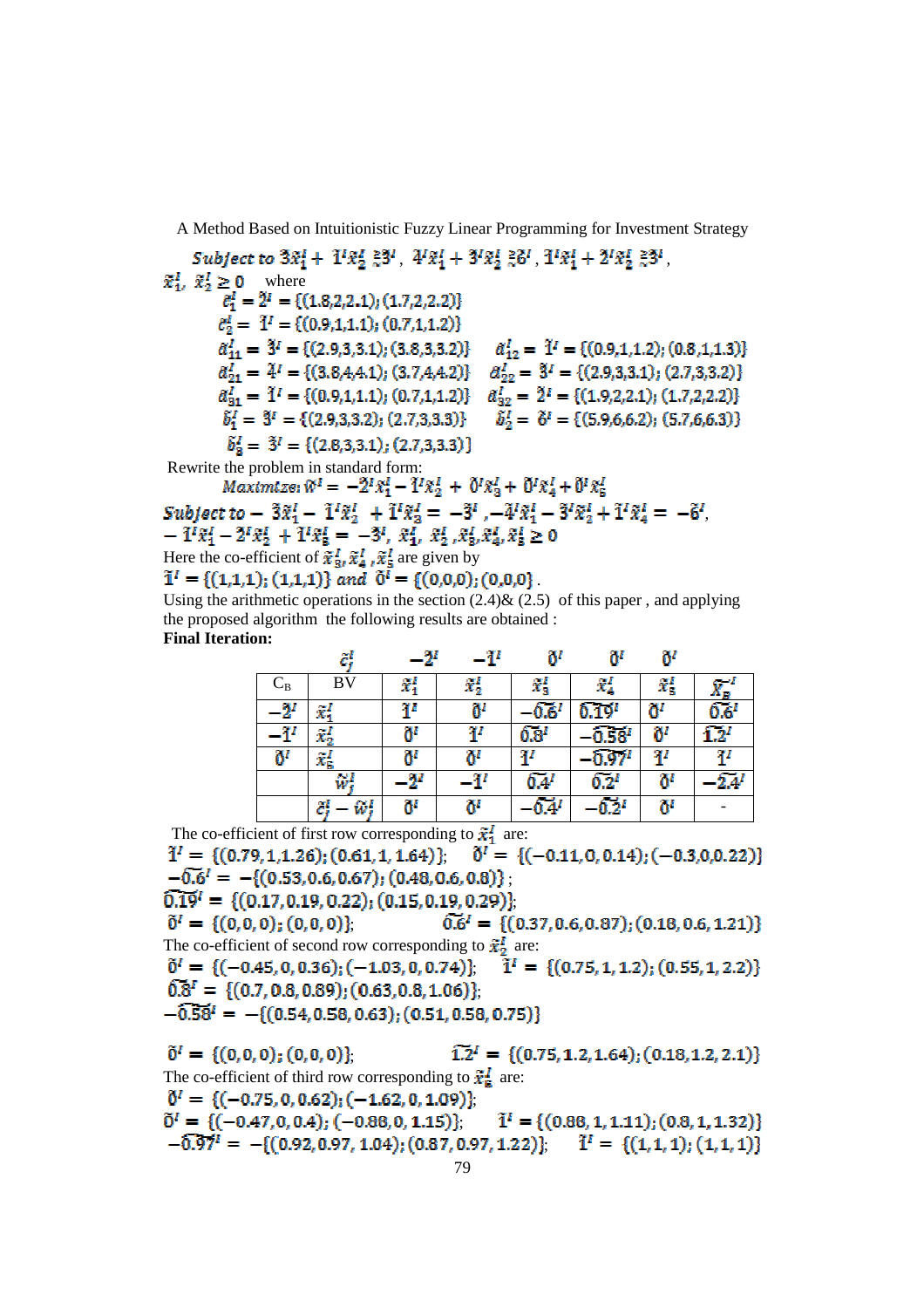$\tilde{0}^i = \{(-0.74, 0, 0.85); (-1.74, 0, 1.67)\}\$ The co-efficient of fourth row corresponding to  $\widetilde{w}_i^I$  are:  $-2^I = -\{(1.1, 2, 3.04); (0.31, 2, 4.48)\};$  $-1^1 = -\{(0.47, 1, 1.61); (-0.12, 1, 3.12)\};$  $\widetilde{0.4}^{I} = \{(0.03, 0.4, 0.77); (-0.46, 0.4, 1.32)\}\$ <br> $\widetilde{0.2}^{I} = \{(0.02, 0.2, 0.37); (-0.28, 0.2, 0.65)\}\$  $\tilde{0}^I = \{ (0,0,0); (0,0,0) \};$   $-2\tilde{A}^I = -\{ (1.37,2.4,3.62); (0.42,2.4,5.16) \}$ The co-efficient of fifth row corresponding to  $\tilde{c}_j^I - \tilde{w}_j^I$  are:  $\tilde{0}^{I} = \{(-1, 0, 1.14); (-1.89, 0, 2.78)\};$  $\tilde{0}^{I} = \{(-0.63, 0, 0.08), (-1.32, 0, 2.42)\},\$  $-6.4i = -\{(0.3, 0.4, 0.7); (-0.46, 0.4, 1.32)\};$  $-\overline{0.2}$ <sup>1</sup> =  $-$ {(0.02, 0.2, 0.37); (-0.28, 0.2, 0.65)};  $\tilde{0}^i = \{(0,0,0); (0,0,0)\}$ The optimum solution is  $\max \widetilde{w}^I = -2\widetilde{A}^I$ ,  $\widetilde{x}_1^I = 0.6^I$ ,  $\widetilde{x}_2^I = 1.2^I$ Therefore,  $\min \tilde{z}^I = -\max \tilde{w}^I = \tilde{z} \tilde{z}^I$ ,  $\tilde{x}^I_1 = \tilde{0} \tilde{z}^I$ ,  $\tilde{x}^I_2 = \tilde{1} \tilde{z}^I$ 

The investor is suggested to invest 0.6 lakhs rupees in Plan A and 1.2 lakhs rupees in Plan B to get a guaranteed return of 2.4 lakhs rupees.

#### **5. Conclusion**

In this work, a new method that ranks Triangular Intuitionistic Fuzzy Number is proposed, which is simple and concrete. Though dual simplex methods are not recent, we have adopted them to solve Intuitionistic Fuzzy Linear Programming Problem because any kind of objectives and constraints can be solved without introducing any artificial variables and artificial constraints. Finally, numerical illustrations are carried out to describe the proposed study. In the future, we will continue working on the application of the proposed method to other domains.

#### **REFERENCES**

- 1. K.T.Atanassov, Intuitionistic fuzzy sets, *Fuzzy Sets and Systems*, 20 (1986) 87-96.
- 2. S.K.Bharati and S.R.Singh, Solving multi-objective linear programming problems using intuitionistic fuzzy optimization method: A comparative study, *International Journal of Modeling and Optimization*, 4(1) (2014) 10-16.
- 3. S.K.Bharati, A.K.Nishad and S.R.Singh, Solution of multi-objective linear programming problems in intuitionistic fuzzy environment, *Advances in Intelligent Systems & Computing*, 236 (2014) 161-171.
- 4. T.Chaira, A novel intuitionistic C means clustering algorithm and its application to medical images, *Applied Soft Computing Journal*, 11(2) (2011) 1711-1717.
- 5. S.K.De, R.Biswas and A.R.Roy, An application of intuitionistic fuzzy systems in medical diagnosis, *Fuzzy Sets and Systems*, 117(2) (2001) 209-213.
- 6. D.F.Li and C.Chuntian, New similarity measures of intuitionistic fuzzy sets and application to pattern recognitions, *Pattern Recognition Letters*, 23(1) (2002) 221- 225.
- 7. D.F.Li, Linear Programming method for MADM with interval-valued intuitionistic fuzzy sets, *Expert Systems with Applications*, 37(8) (2010) 5939-5945.